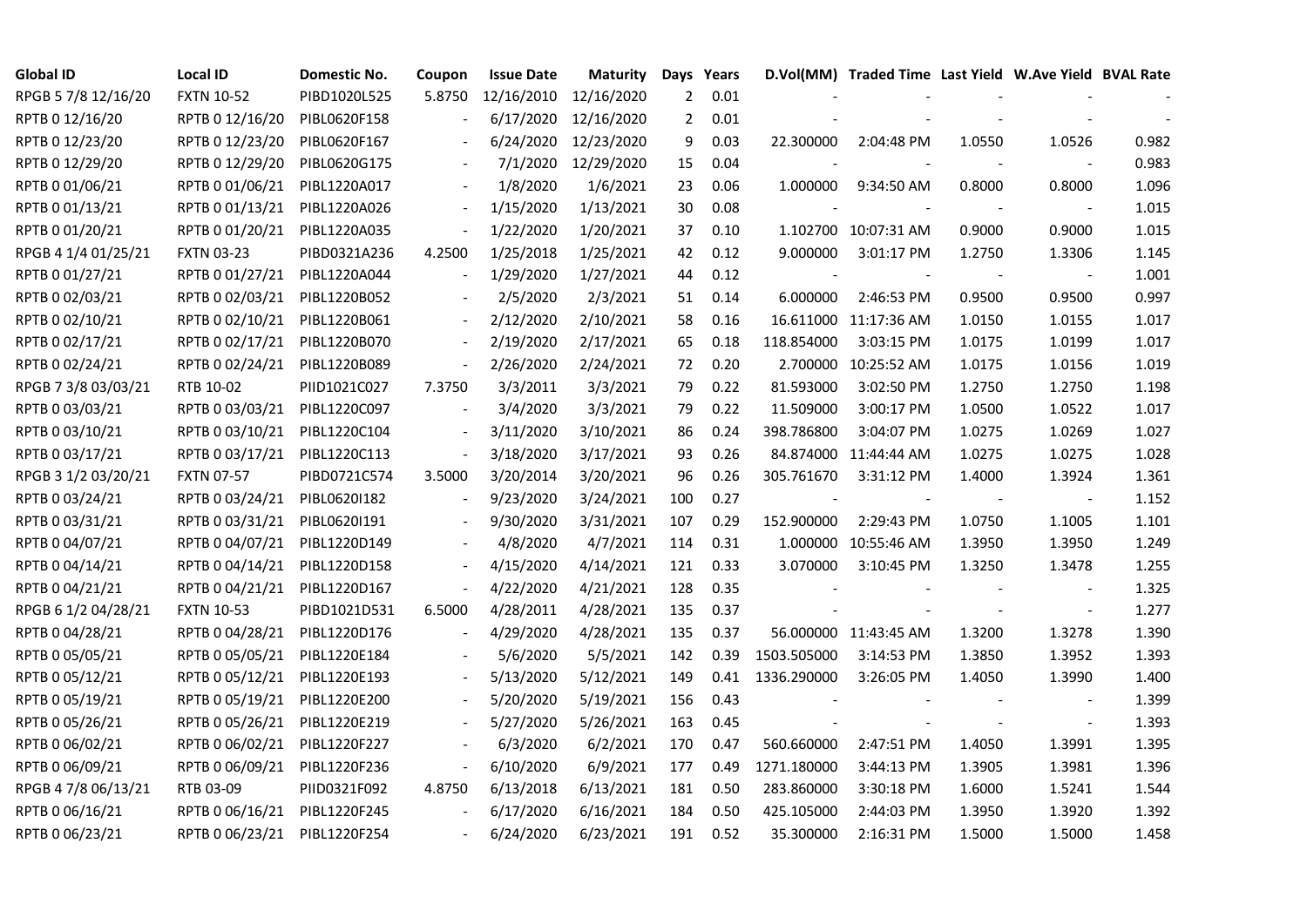| <b>Global ID</b>     | <b>Local ID</b>   | Domestic No. | Coupon                   | <b>Issue Date</b> | <b>Maturity</b> |     | Days Years |            | D.Vol(MM) Traded Time Last Yield W.Ave Yield BVAL Rate |        |                          |       |
|----------------------|-------------------|--------------|--------------------------|-------------------|-----------------|-----|------------|------------|--------------------------------------------------------|--------|--------------------------|-------|
| RPTB 0 06/30/21      | RPTB 0 06/30/21   | PIBL1220G262 |                          | 7/1/2020          | 6/30/2021       | 198 | 0.54       |            |                                                        |        |                          | 1.607 |
| RPTB 0 07/07/21      | RPTB 0 07/07/21   | PIBL1220G271 |                          | 7/8/2020          | 7/7/2021        | 205 | 0.56       |            |                                                        |        |                          | 1.471 |
| RPTB 0 07/14/21      | RPTB 0 07/14/21   | PIBL1220G280 |                          | 7/15/2020         | 7/14/2021       | 212 | 0.58       |            | 0.508000 10:07:31 AM                                   | 1.5000 | 1.5000                   | 1.482 |
| RPTB 0 07/21/21      | RPTB 0 07/21/21   | PIBL1220G299 | $\blacksquare$           | 7/22/2020         | 7/21/2021       | 219 | 0.60       |            |                                                        |        | $\blacksquare$           | 1.505 |
| RPTB 0 07/28/21      | RPTB 0 07/28/21   | PIBL1220G306 | $\overline{\phantom{a}}$ | 7/29/2020         | 7/28/2021       | 226 | 0.62       |            |                                                        |        | $\blacksquare$           | 1.504 |
| RPTB 0 08/04/21      | RPTB 0 08/04/21   | PIBL1220H314 |                          | 8/5/2020          | 8/4/2021        | 233 | 0.64       |            |                                                        |        |                          | 1.516 |
| RPTB 0 08/11/21      | RPTB 0 08/11/21   | PIBL1220H323 |                          | 8/12/2020         | 8/11/2021       | 240 | 0.66       |            |                                                        |        | $\blacksquare$           | 1.526 |
| RPTB 0 08/18/21      | RPTB 0 08/18/21   | PIBL1220H332 |                          | 8/19/2020         | 8/18/2021       | 247 | 0.68       | 30.000000  | 2:29:37 PM                                             | 1.5250 | 1.5250                   | 1.557 |
| RPTB 0 08/25/21      | RPTB 0 08/25/21   | PIBL1220H341 |                          | 8/26/2020         | 8/25/2021       | 254 | 0.70       |            |                                                        |        |                          | 1.525 |
| RPTB 0 09/01/21      | RPTB 0 09/01/21   | PIBL1220I359 |                          | 9/2/2020          | 9/1/2021        | 261 | 0.72       |            |                                                        |        |                          | 1.558 |
| RPTB 0 09/08/21      | RPTB 0 09/08/21   | PIBL1220I368 | $\overline{\phantom{a}}$ | 9/9/2020          | 9/8/2021        | 268 | 0.73       |            |                                                        |        |                          | 1.569 |
| RPTB 0 09/22/21      | RPTB 0 09/22/21   | PIBL1220I386 | $\overline{\phantom{a}}$ | 9/23/2020         | 9/22/2021       | 282 | 0.77       | 199.765000 | 2:44:30 PM                                             | 1.6000 | 1.5964                   | 1.598 |
| RPTB 0 09/29/21      | RPTB 0 09/29/21   | PIBL1220I395 |                          | 9/30/2020         | 9/29/2021       | 289 | 0.79       | 144.350000 | 2:45:02 PM                                             | 1.6000 | 1.6000                   | 1.600 |
| RPTB 0 10/06/21      | RPTB 0 10/06/21   | PIBL1220J401 |                          | 10/7/2020         | 10/6/2021       | 296 | 0.81       |            | 1.010000 10:42:35 AM                                   | 1.6000 | 1.6000                   | 1.600 |
| RPTB 0 10/13/21      | RPTB 0 10/13/21   | PIBL1220J410 |                          | 10/14/2020        | 10/13/2021      | 303 | 0.83       |            |                                                        |        |                          | 1.629 |
| RPGB 5 3/4 10/20/21  | RTB 10-03         | PIID1021J039 | 5.7500                   | 10/20/2011        | 10/20/2021      | 310 | 0.85       |            |                                                        |        |                          | 1.469 |
| RPTB 0 10/20/21      | RPTB 0 10/20/21   | PIBL1220J429 |                          | 10/21/2020        | 10/20/2021      | 310 | 0.85       |            | 4.500000 11:15:55 AM                                   | 1.6500 | 1.6500                   | 1.635 |
| RPTB 0 10/27/21      | RPTB 0 10/27/21   | PIBL1220J438 |                          | 10/28/2020        | 10/27/2021      | 317 | 0.87       |            |                                                        |        | $\blacksquare$           | 1.647 |
| RPTB 0 11/03/21      | RPTB 0 11/03/21   | PIBL1220K445 |                          | 11/4/2020         | 11/3/2021       | 324 | 0.89       |            | 2.000000 10:47:12 AM                                   | 1.6850 | 1.6850                   | 1.700 |
| RPTB 0 11/10/21      | RPTB 0 11/10/21   | PIBL1220K454 |                          | 11/11/2020        | 11/10/2021      | 331 | 0.91       | 82.370000  | 2:54:02 PM                                             | 1.6975 | 1.6972                   | 1.701 |
| RPTB 0 11/17/21      | RPTB 0 11/17/21   | PIBL1220K463 |                          | 11/18/2020        | 11/17/2021      | 338 | 0.93       | 7.082000   | 10:58:09 AM                                            | 1.6950 | 1.6950                   | 1.692 |
| RPGB 5 3/4 11/24/21  | <b>FXTN 10-55</b> | PIBD1021K551 | 5.7500                   | 11/24/2011        | 11/24/2021      | 345 | 0.95       | 8.000000   | 2:04:27 PM                                             | 1.6800 | 1.6800                   | 1.562 |
| RPTB 0 11/24/21      | RPTB 0 11/24/21   | PIBL1220K472 |                          | 11/25/2020        | 11/24/2021      | 345 | 0.95       | 46.939000  | 2:18:18 PM                                             | 1.6875 | 1.6921                   | 1.694 |
| RPTB 0 12/01/21      | RPTB 0 12/01/21   | PIBL1220L480 |                          | 12/2/2020         | 12/1/2021       | 352 | 0.96       | 249.790000 | 3:44:12 PM                                             | 1.6900 | 1.6901                   | 1.696 |
| RPTB 0 12/07/21      | RPTB 0 12/07/21   | PIBL1220L499 | $\overline{\phantom{a}}$ | 12/9/2020         | 12/7/2021       | 358 | 0.98       | 135.987000 | 3:54:08 PM                                             | 1.6900 | 1.6861                   | 1.680 |
| RPGB 63/8 01/19/22   | <b>FXTN 10-54</b> | PIBD1022G545 | 6.3750                   | 7/19/2011         | 1/19/2022       | 401 | 1.10       |            | 5.000000 11:05:37 AM                                   | 1.7800 | 1.7730                   | 1.637 |
| RPGB 4 01/26/22      | <b>FXTN 05-74</b> | PIBD0522A747 | 4.0000                   | 1/26/2017         | 1/26/2022       | 408 | 1.12       | 6.600000   | 3:32:35 PM                                             | 1.7400 | 1.7400                   | 1.684 |
| RPGB 15 03/14/22     | <b>FXTN 20-02</b> | PIBD2022C021 | 15.0000                  | 3/14/2002         | 3/14/2022       | 455 | 1.25       |            | 20.000000 11:48:21 AM                                  | 1.6900 | 1.6900                   | 1.694 |
| RPGB 4 3/4 07/04/22  | <b>FXTN 03-24</b> | PIBD0322G247 | 4.7500                   | 7/4/2019          | 7/4/2022        | 567 | 1.55       |            | 363.000000 11:52:56 AM                                 | 1.7750 | 1.7536                   | 1.760 |
| RPGB 4 7/8 08/02/22  | <b>FXTN 10-56</b> | PIBD1022H562 | 4.8750                   | 8/2/2012          | 8/2/2022        | 596 | 1.63       |            |                                                        |        |                          | 1.818 |
| RPGB 4 3/4 09/13/22  | <b>FXTN 10-57</b> | PIBD1022I570 | 4.7500                   | 9/13/2012         | 9/13/2022       | 638 | 1.75       |            |                                                        |        |                          | 1.856 |
| RPGB 12 3/4 10/17/22 | <b>FXTN 20-03</b> | PIBD2022J033 | 12.7500                  | 10/17/2002        | 10/17/2022      | 672 | 1.84       |            |                                                        |        | $\overline{\phantom{a}}$ | 1.886 |
| RPGB 4 5/8 12/04/22  | RTB 05-11         | PIID0522L114 | 4.6250                   | 12/4/2017         | 12/4/2022       | 720 | 1.97       | 20.100000  | 2:39:57 PM                                             | 1.9000 | 1.9004                   | 1.890 |
| RPGB 4 12/06/22      | <b>FXTN 10-58</b> | PIBD1022L585 | 4.0000                   | 12/6/2012         | 12/6/2022       | 722 | 1.98       | 5.000000   | 3:03:56 PM                                             | 1.9800 | 1.9800                   | 1.984 |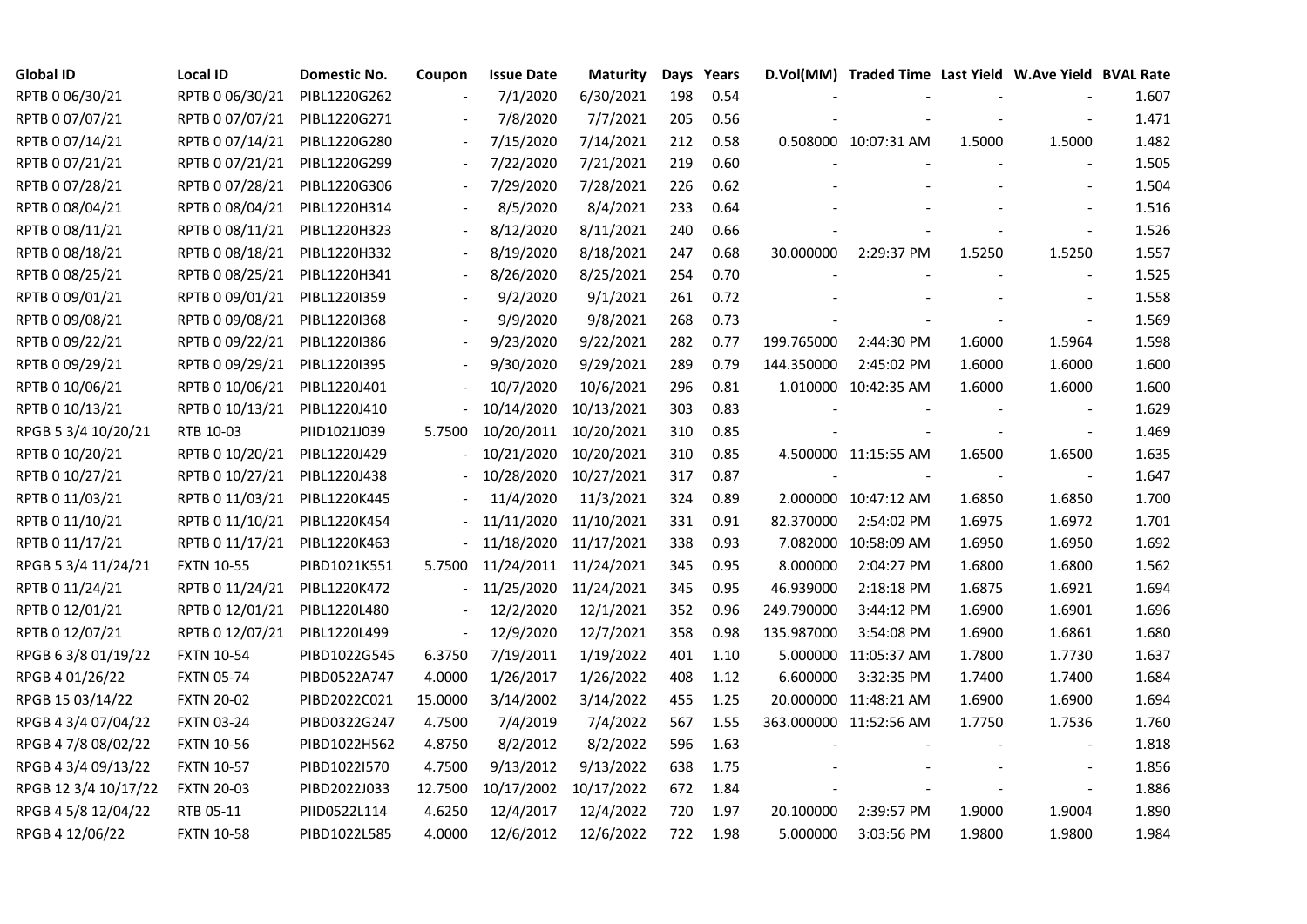| <b>Global ID</b>     | <b>Local ID</b>   | Domestic No. | Coupon  | <b>Issue Date</b> | <b>Maturity</b>  |     | Days Years |             | D.Vol(MM) Traded Time Last Yield W.Ave Yield BVAL Rate |        |                          |       |
|----------------------|-------------------|--------------|---------|-------------------|------------------|-----|------------|-------------|--------------------------------------------------------|--------|--------------------------|-------|
| RPGB 4 3/8 02/11/23  | RTB 03-10         | PIID0323B101 | 4.3750  | 2/11/2020         | 2/11/2023        | 789 | 2.16       | 1610.578000 | 3:57:16 PM                                             | 1.9485 | 1.9358                   | 1.943 |
| RPGB 13 02/20/23     | <b>FXTN 20-04</b> | PIBD2023B048 | 13.0000 | 2/20/2003         | 2/20/2023        | 798 | 2.19       |             |                                                        |        | $\sim$                   | 1.985 |
| RPGB 5 1/2 03/08/23  | <b>FXTN 05-75</b> | PIBD0523C752 | 5.5000  | 3/8/2018          | 3/8/2023         | 814 | 2.23       |             | 20.000000 11:21:39 AM                                  | 2.0500 | 2.0500                   | 2.056 |
| RPGB 3 1/2 04/21/23  | <b>FXTN 07-58</b> | PIBD0723D588 | 3.5000  | 4/21/2016         | 4/21/2023        | 858 | 2.35       |             |                                                        |        | $\sim$                   | 2.096 |
| RPGB 11 7/8 05/29/23 | <b>FXTN 20-05</b> | PIBD2023E054 | 11.8750 | 5/29/2003         | 5/29/2023        | 896 | 2.45       |             |                                                        |        | $\overline{\phantom{a}}$ | 2.055 |
| RPGB 3 1/4 08/15/23  | RTB 10-04         | PIID1023H046 | 3.2500  | 8/15/2013         | 8/15/2023        | 974 | 2.67       | 191.005000  | 3:29:20 PM                                             | 2.2900 | 2.1832                   | 2.176 |
| RPGB 2 3/8 09/10/23  | <b>FXTN 03-25</b> | PIBD0323I252 | 2.3750  | 9/10/2020         | 9/10/2023 1,000  |     | 2.74       | 3053.490000 | 3:49:09 PM                                             | 2.0410 | 2.0444                   | 2.044 |
| RPGB 11 3/8 10/23/23 | <b>FXTN 20-06</b> | PIBD2023J068 | 11.3750 | 10/23/2003        | 10/23/2023 1,043 |     | 2.86       |             |                                                        |        | $\overline{\phantom{a}}$ | 2.159 |
| RPGB 6 1/4 03/12/24  | RTB 05-12         | PIID0524C129 | 6.2500  | 3/12/2019         | 3/12/2024 1,184  |     | 3.24       | 792.500000  | 3:31:35 PM                                             | 2.1200 | 2.1389                   | 2.143 |
| RPGB 4 1/2 04/20/24  | <b>FXTN 07-59</b> | PIBD0724D595 | 4.5000  | 4/20/2017         | 4/20/2024 1,223  |     | 3.35       | 1.500000    | 9:34:19 AM                                             | 2.2750 | 2.2750                   | 2.392 |
| RPGB 12 3/8 06/03/24 | <b>FXTN 20-07</b> | PIBD2024F075 | 12.3750 | 6/3/2004          | 6/3/2024 1,267   |     | 3.47       |             |                                                        |        | $\blacksquare$           | 2.295 |
| RPGB 12 7/8 08/05/24 | <b>FXTN 20-08</b> | PIBD2024H086 | 12.8750 | 8/5/2004          | 8/5/2024 1,330   |     | 3.64       |             |                                                        |        |                          | 2.332 |
| RPGB 4 1/8 08/20/24  | <b>FXTN 10-59</b> | PIBD1024H595 | 4.1250  | 8/20/2014         | 8/20/2024 1,345  |     | 3.68       |             |                                                        |        | $\blacksquare$           | 2.403 |
| RPGB 4 1/4 10/17/24  | <b>FXTN 05-76</b> | PIBD0524J762 | 4.2500  | 10/17/2019        | 10/17/2024 1,403 |     | 3.84       | 240.500000  | 3:43:16 PM                                             | 2.2050 | 2.2042                   | 2.217 |
| RPGB 13 3/4 11/11/24 | <b>FXTN 20-09</b> | PIBD2024K091 | 13.7500 | 11/11/2004        | 11/11/2024 1,428 |     | 3.91       |             |                                                        |        | $\blacksquare$           | 2.387 |
| RPGB 5 3/4 04/12/25  | FXTN 07-61        | PIBD0725D618 | 5.7500  | 4/12/2018         | 4/12/2025 1,580  |     | 4.33       | 2.300000    | 3:04:22 PM                                             | 2.4700 | 2.4700                   | 2.502 |
| RPGB 12 1/8 04/14/25 | <b>FXTN 20-10</b> | PIBD2025D103 | 12.1250 | 4/14/2005         | 4/14/2025 1,582  |     | 4.33       |             |                                                        |        | $\overline{\phantom{a}}$ | 2.465 |
| RPGB 2 5/8 08/12/25  | RTB 05-13         | PIID0525H130 | 2.6250  | 8/12/2020         | 8/12/2025 1,702  |     | 4.66       | 6114.530000 | 3:54:51 PM                                             | 2.5900 | 2.5909                   | 2.590 |
| RPGB 3 5/8 09/09/25  | <b>FXTN 10-60</b> | PIBD10251608 | 3.6250  | 9/9/2015          | 9/9/2025 1,730   |     | 4.74       | 2584.323000 | 3:38:36 PM                                             | 2.5900 | 2.5991                   | 2.602 |
| RPGB 12 1/8 10/20/25 | <b>FXTN 20-11</b> | PIBD2025J116 | 12.1250 | 10/20/2005        | 10/20/2025 1,771 |     | 4.85       |             |                                                        |        | $\overline{\phantom{a}}$ | 2.554 |
| RPGB 18 1/4 11/29/25 | <b>FXTN 25-01</b> | PIBD2525K015 | 18.2500 | 11/29/2000        | 11/29/2025 1,811 |     | 4.96       |             |                                                        |        | $\overline{\phantom{a}}$ | 2.572 |
| RPGB 10 1/4 01/19/26 | <b>FXTN 20-12</b> | PIBD2026A122 | 10.2500 | 1/19/2006         | 1/19/2026 1,862  |     | 5.10       |             |                                                        |        | $\blacksquare$           | 2.593 |
| RPGB 6 1/4 02/14/26  | <b>FXTN 07-62</b> | PIBD0726B627 | 6.2500  | 2/14/2019         | 2/14/2026 1,888  |     | 5.17       | 425.800000  | 3:54:48 PM                                             | 2.6150 | 2.6143                   | 2.623 |
| RPGB 3 1/2 09/20/26  | RTB 10-05         | PIID1026I057 | 3.5000  | 9/20/2016         | 9/20/2026 2,106  |     | 5.77       | 20.000000   | 10:13:24 AM                                            | 2.8500 | 2.8500                   | 2.697 |
| RPGB 6 1/4 10/20/26  | RTB 15-01         | PIID1526J019 | 6.2500  | 10/20/2011        | 10/20/2026 2,136 |     | 5.85       | 23.500000   | 2:46:47 PM                                             | 2.8250 | 2.8234                   | 2.715 |
| RPGB 8 12/07/26      | <b>FXTN 20-13</b> | PIBD2026L139 | 8.0000  | 12/7/2006         | 12/7/2026 2,184  |     | 5.98       |             |                                                        |        | $\overline{\phantom{a}}$ | 2.712 |
| RPGB 5 3/8 03/01/27  | RTB 15-02         | PIID1527C023 | 5.3750  | 3/1/2012          | 3/1/2027 2,268   |     | 6.21       | 159.000000  | 2:57:44 PM                                             | 2.8500 | 2.7960                   | 2.796 |
| RPGB 4 3/4 05/04/27  | <b>FXTN 10-61</b> | PIBD1027E617 | 4.7500  | 5/4/2017          | 5/4/2027 2,332   |     | 6.39       |             |                                                        |        | $\overline{\phantom{a}}$ | 2.858 |
| RPGB 8 5/8 09/06/27  | <b>FXTN 20-14</b> | PIBD2027I140 | 8.6250  | 9/6/2007          | 9/6/2027 2,457   |     | 6.73       |             |                                                        |        | $\blacksquare$           | 2.789 |
| RPGB 6 1/4 03/22/28  | <b>FXTN 10-63</b> | PIBD1028C635 | 6.2500  | 3/22/2018         | 3/22/2028 2,655  |     | 7.27       | 3.000000    | 3:06:41 PM                                             | 2.9500 | 2.9500                   | 2.890 |
| RPGB 9 1/2 12/04/28  | <b>FXTN 20-15</b> | PIBD2028L151 | 9.5000  | 12/4/2008         | 12/4/2028 2,912  |     | 7.97       |             |                                                        |        | $\blacksquare$           | 2.872 |
| RPGB 67/8 01/10/29   | <b>FXTN 10-64</b> | PIBD1029A644 | 6.8750  | 1/10/2019         | 1/10/2029 2,949  |     | 8.07       | 452.100000  | 3:44:48 PM                                             | 2.8000 | 2.8110                   | 2.806 |
| RPGB 8 3/4 05/27/30  | <b>FXTN 20-16</b> | PIBD2030E166 | 8.7500  | 5/27/2010         | 5/27/2030 3,451  |     | 9.45       |             |                                                        |        | $\blacksquare$           | 2.963 |
| RPGB 2 7/8 07/09/30  | <b>FXTN 10-65</b> | PIBD1030G655 | 2.8750  | 7/9/2020          | 7/9/2030 3,494   |     | 9.57       | 4.010000    | 3:09:31 PM                                             | 2.8800 | 2.8002                   | 2.850 |